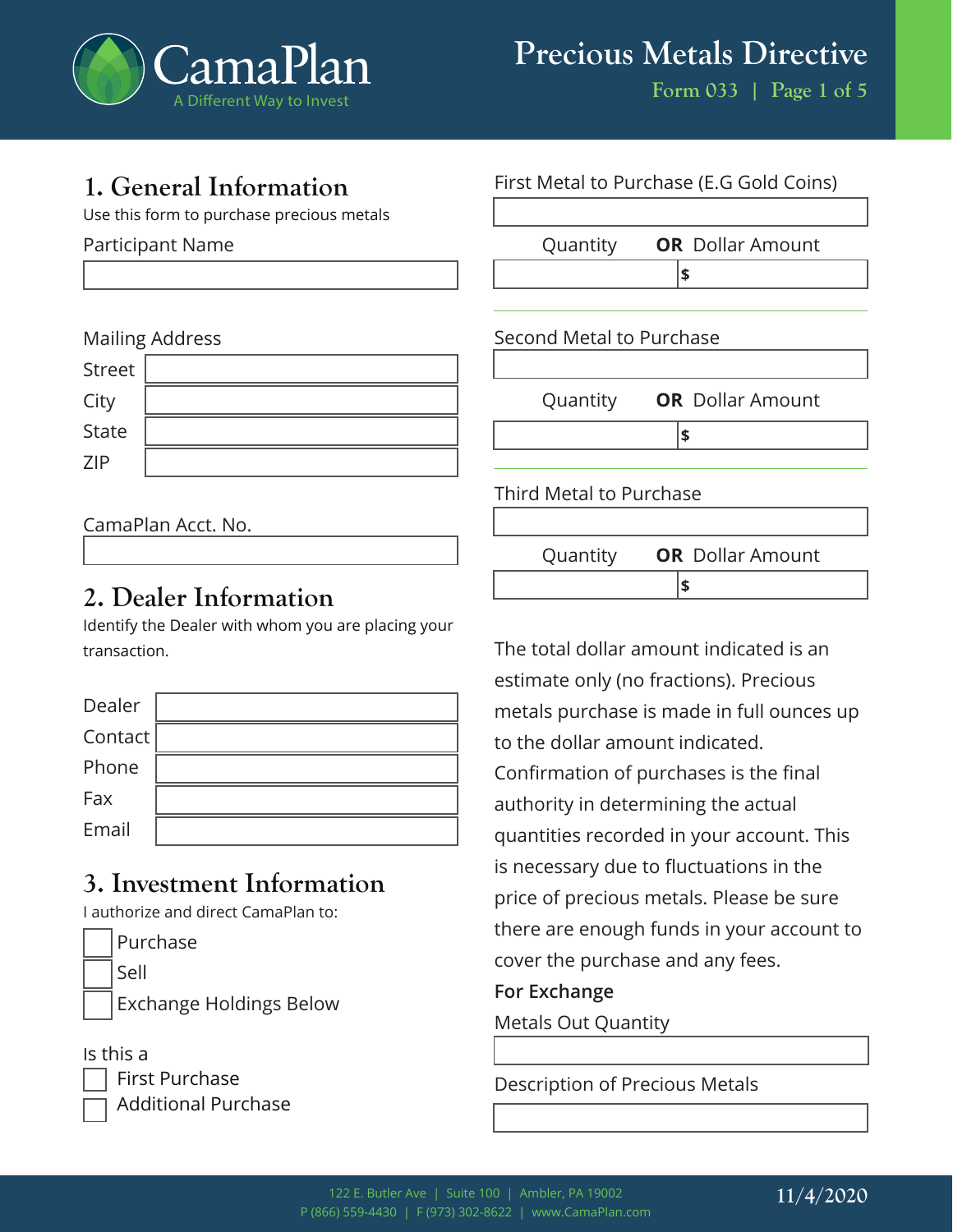

#### Metals Out Quantity

#### Description of Precious Metals

## **4. Storage**

A precious metals storage account at International Depository Services (IDS) is required for the holding of precious metals in your IRA. I understand that the precious metals owned by my IRA will be stored at IDS under a CamaPlan master account for the benefit of your IRA.

See for further information www.IDS-Delaware.com

 Commingled Storage - I understand that CamaPlan has its own storage area in the vault with IDS and my IRA precious metals will be commingled in this storage area with other CamaPlan clients.

 Segregated Storage - I understand that segregated storage has additional charge of account value multiplied by 0.0030. This is not available for Streamlined purchases.

# **5. Transaction**

I authorize and direct CamaPlan to send funds for this purchase to the Dealer listed in section 2. How will transaction fees be paid?

| Account     Check     Credit Card |  |  |  |
|-----------------------------------|--|--|--|
| Wire Funds To:                    |  |  |  |
| <b>Bank Name:</b>                 |  |  |  |
| <b>Account Name:</b>              |  |  |  |
| Acct. Address:                    |  |  |  |
| ABA/Routing#                      |  |  |  |
| Bank Account#                     |  |  |  |

## **6. Signature**

I have read and approved the Precious Metals Acknowledgment on the following pages. By signing this document:

I agree to the terms in the sections 1 - 16

#### **CamaPlan Account Holder's Signature**

#### **Date**

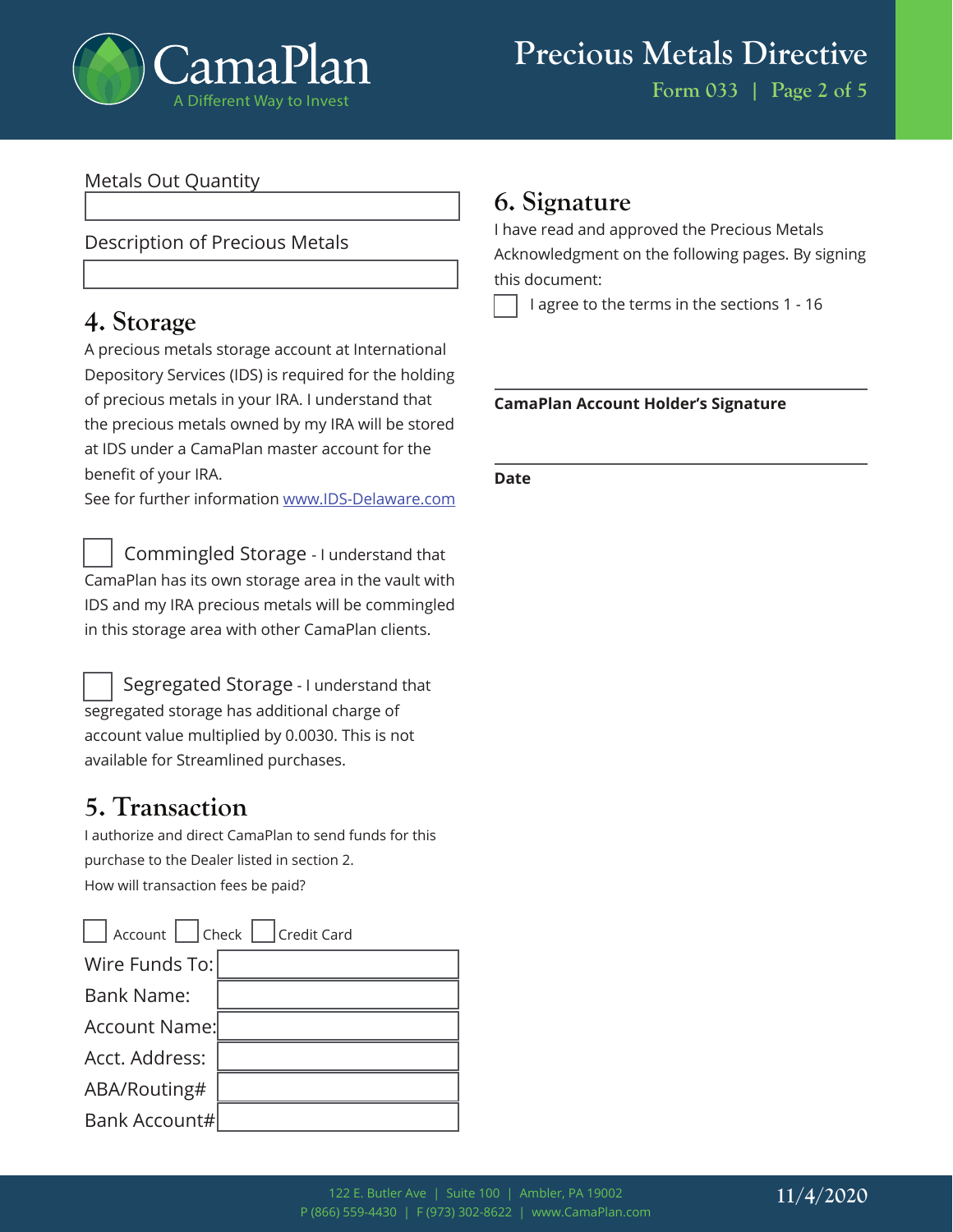

#### **Please detach and keep for your records**

## **7. Precious Metals Acknowledgment**

**I direct CAMA Self-Directed IRA, LLC ("CamaPlan") to execute the above Precious Metals transaction with the dealer described above for the benefit of my self-directed account ("Account").**

**This Precious Metals Acknowledgment is specifically incorporated into and made part of the Streamlined Precious Metals Directive. In executing this Streamlined Precious Metals Directive, I hereby make the following acknowledgments, agreements and representations:**

#### **Dealer Selection**

1. I have evaluated the risks involved with this transaction and have conducted the due diligence I felt appropriate on the dealer I have selected and identified in Section 2 of this Precious Metals Purchase Directive (the "Dealer"). I am solely responsible for the choice of precious metals dealer and CamaPlan has made no representations or recommendations with regards to said dealer.\*The streamlined process presently established with Neptune Global Holdings ("NGH") is utilized for ease of processing and minimizing cost, this is in no way to be considered a recommendation or endorsement. I recognize CamaPlan has informed me to perform my own "due diligence" and I hold harmless and indemnify CamaPlan from any damages resulting from the use of NGH or any other dealer.

#### **Form Completion**

2. I understand that any missing information or incomplete forms may cause delays and additional charges in processing this Directive and in releasing the payment or asset, and agree that CamaPlan shall not be responsible for any loss, cost, court cost, expenses or other damages (collectively, "Damages") which may occur as a result of information not provided by me when submitting this Precious Metals Directive or any action or inaction by the dealer.

#### **Depository Selection & Storage**

3. I understand that CamaPlan leases vaulted space at International Depository Services ("IDS" or the "Depository"), a Delaware-based full service precious metals depository. All precious metals shall be stored and insured at IDS and are governed by the laws of the state of Delaware. I understand and direct CamaPlan to open the storage account with IDS in accordance with my elected storage method, commingled or segregated. I understand that if I do not indicate a storage option, commingled storage will be the default storage option. Processing and handling of all precious metals will be

performed by IDS staff according to IDS policies and procedures. The Depository shall be solely responsible for the storage and safekeeping of all precious metals. I understand that CamaPlan, through IDS, agrees to maintain in effect all-risk insurance on the Assets stored at IDS. Upon request, CamaPlan will produce a copy of the Certificate of Insurance evidencing coverage for the Assets held by IDS for CamaPlan.

#### **Available Funds**

4. In directing a purchase in precious metals, CamaPlan shall not take any action with regard to this Precious Metals Directive unless and until my Account has sufficient liquid funds available to cover the purchase amount including any charges and fees involved with this transaction. I understand and agree to all the charges and fees due the dealer and Depository in connection with this transaction and storage of my precious metals directed herein, including but not limited to any safekeeping charges, shipping, handling and insurance fees and direct CamaPlan to pay all such fees and charges from my Account.

#### **Dealer Payment**

5. Payment to the dealer may be made from my Account after verifying this Directive against the dealer's invoice/confirmation that is signed or acknowledged by me (a fax or scanned document is acceptable). CamaPlan will have no responsibility or liability if the precious metal received by the Depository does not match those described on the invoice/confirmation from the dealer, and/or, if there is any delay or failure of delivery by the dealer to the Depository. Therefore, I am solely responsible for confirming precious metals quantities and prices agreed upon with the dealer.

### **Prohibited Transactions/Collectibles**

5. I certify that the precious metal investment(s) directed herein is/are not prohibited transactions as defined in § 4975 of the Internal Revenue Code of 1986, as amended; that the investments are not in precious metals that are collectibles, and are permitted to be held in an IRA pursuant to IRC §§ 408(m)(3)(A)(i)-(iv) and 408(m)(3)(B), and that I have consulted with a legal or tax professional to the extent necessary for me to make this certification. I certify that I have not received any legal or tax advice from CamaPlan or its employees. I understand that the law with respect to IRA investment in precious metals may change such that the specific precious metals purchased pursuant to this Directive become "collectibles," and are longer permitted IRA investments, which could put my IRA at risk for early withdrawal taxes and penalties, and therefore, I agree to indemnify and hold harmless CamaPlan and IDS for any taxes, penalties, and costs associated with such result. I undertake to apprise myself of any changes in the law with respect to the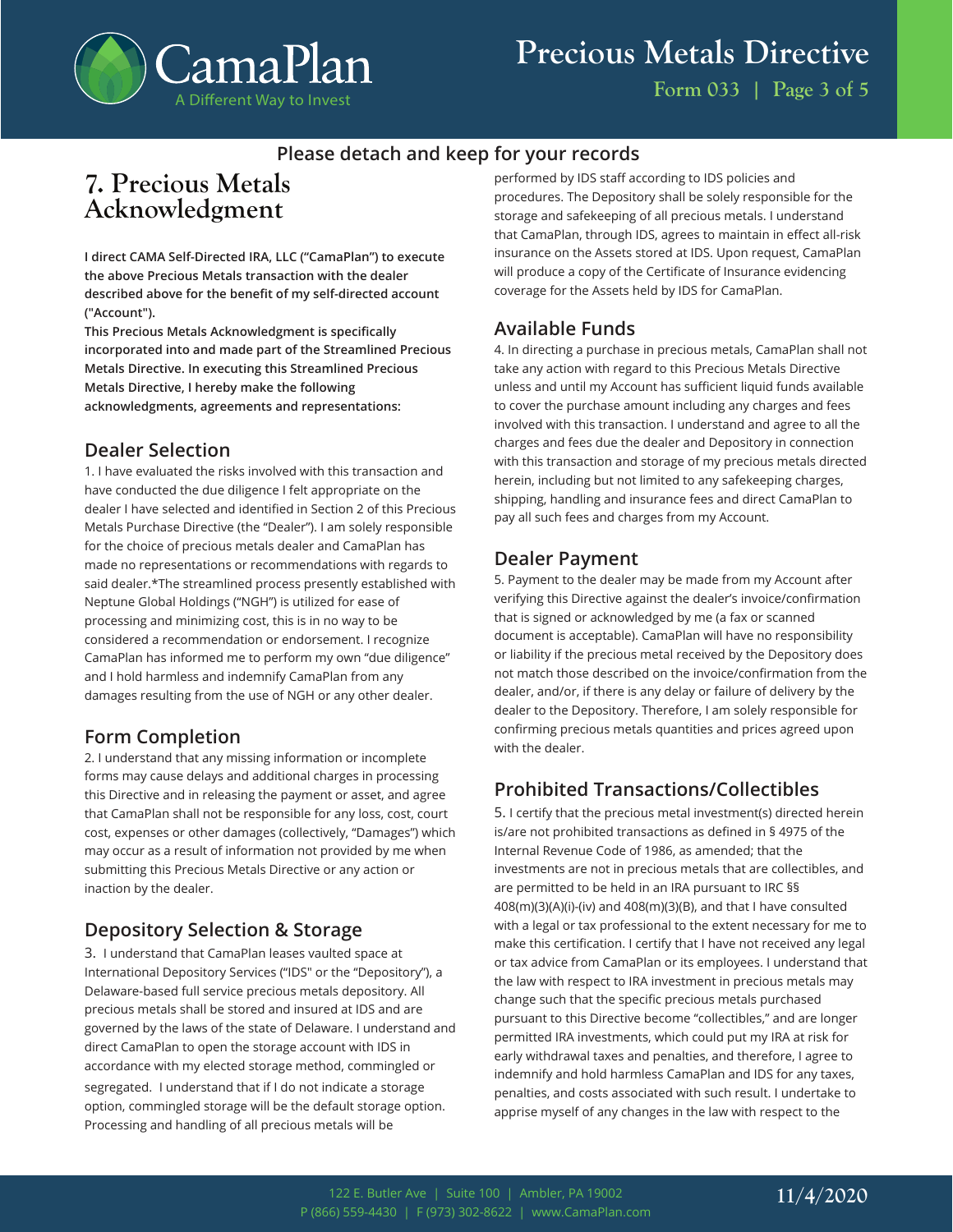

specific precious metals purchased pursuant to this Directive, and I affirm that it is my sole responsibility to ensure the continued compliance of my IRA with the prohibited transactions rules of the Internal Revenue Code of 1986, as amended.

#### **No Investment Advice**

7. In regard to this Precious Metals Directive, I, the Account holder, take sole responsibility for the selection and performance, including the future value, of the precious metals purchased, exchanged or sold. I have received no investment or other advice from CamaPlan or its employees, nor any recommendation as to any purchase, exchange or sale, and I agree to indemnify and hold CamaPlan harmless from any Damages resulting from my investment decision.

#### **Fees**

8. I have reviewed and agree to the Precious Metals Fee Schedule indicating all fees associated with the purchase, storage, packing and shipping of physical precious metals in my CamaPlan Account, including safekeeping charges, shipping, handling and insurance fees.

#### **Authenticity of Precious Metals**

9. CamaPlan is not responsible for the purity, weight, metal content or authenticity of any coins or bullion purchased, and the related breach, misrepresentation, omission of the dealer and any Damages resulting therefrom.

#### **Price Spreads**

10. I understand that an investment in precious metals is dependent on global markets and other factors and there may be fluctuations in price of the precious metals, and I direct CamaPlan to process this transaction on behalf of my Account by way of the Precious Metals Directive or other such form acceptable to CamaPlan fully aware of the risks of such price fluctuations. I agree to waive any claims that I may have, past, present or future, known or unknown, anticipated or unanticipated with respect to the fluctuations or change in the price or condition of any precious metals. I understand that the difference between the price at which precious metals can be bought and the price at which they can be sold at any given time is called "price spread."

#### **Valuation**

11. I understand the values reflected on my Account with CamaPlan for precious metals shall reflect spot prices or the published Johnson Matthey price. Spot prices should be used as an estimation only and should not be construed as a firm bid price to buy the precious metals by any broker or dealer. Spot

prices are generally for small quantities; the actual quantity of a transaction may affect the price received for any item. Spot prices do not include any dealer mark-ups, mark-downs or commissions. Proof coins must be encapsulated in complete, original mint packaging, including certificate of authenticity, and in excellent condition. Non-proof coins must be in Brilliant Uncirculated condition and free from damage. Price indications for specific bullion products may be obtained from various sources including the precious metals broker dealer or on the Internet at sites such as www.BullionValues.org.

#### **Depository Notification & Contact**

12. I understand that the Dealer delivers directly to IDS and that there are fees charged for storage and insurance based on the calendar year. The full annual charge is due for each full or fractional calendar year during which precious metals are stored. I understand that CamaPlan relies on the accuracy of the Inventory Report from IDS. Receipt and withdrawal statement confirmation will be provided by IDS/CamaPlan via electronic mail, and I am aware that other means may incur additional costs.

#### **Depository Processing**

13. International Depository Services timing. Regarding deliveries into IDS/CamaPlan (In-Shipments), during normal operating hours or at other times as may be mutually agreed upon by the CamaPlan and IDS in advance, and with at least two (2) business day's prior Official Notice, I understand that IDS will receive In-Shipments of the Assets for my sub-Account. For unusually large or non-standard In-Shipments, I acknowledge that IDS reserves the right to require up to four (4) business day's prior Official Notice to accept such In-Shipments. regarding deliveries out of IDS (Out-Shipments), I understand that IDS will use its best efforts to arrange Out-Shipments from IDS's facilities within two (2) business days of receiving CamaPlan' s Official Notice. Regarding any Out-Shipment where delivery within a two (2) business day period is not practical or reasonable, I understand that IDS will use its best efforts to arrange for Out-Shipments within four (4) business days. Notwithstanding the provisions of this paragraph, I recognize that unusual depository activity may delay Out-Shipments of the Company's Assets beyond four (4) business days, and further agree that IDS shall not be liable for any damages arising from such delays. IDS will notify CamaPlan promptly of any delay. Please note that IDS will not, and cannot accept any instructions from you or any other source, or provide any information to you, relating to your Assets, other than a "Notice of Asset Receipt" and the "Notice of Asset Withdrawal" which IDS will send you at such time when the

Assets are transferred or otherwise moved from IDS's facility. I